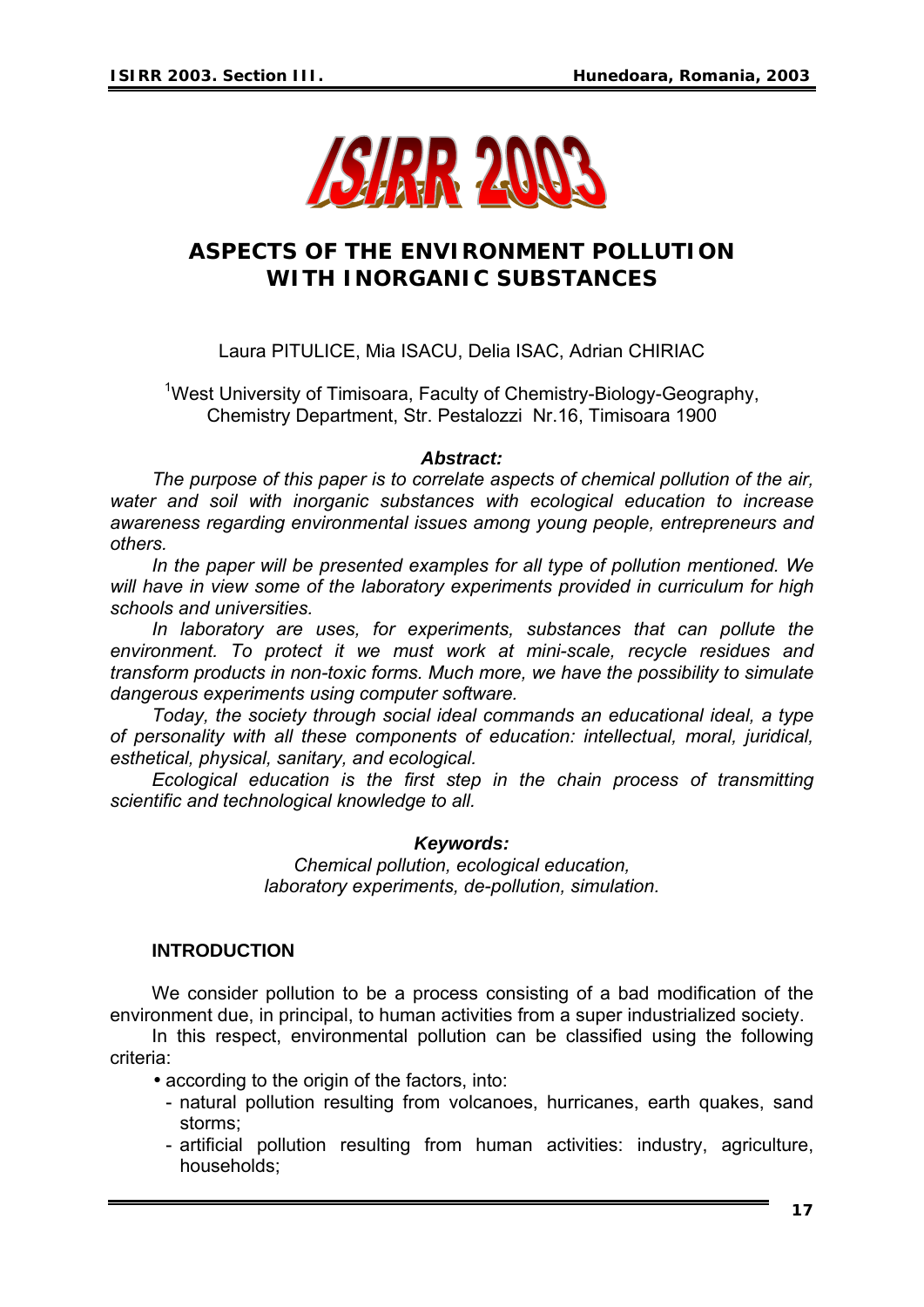• according to the type of the pollutants, into:

- physical pollution: heavy sounds, radiations;
- chemical pollution: combustion products  $(CO, CO<sub>2</sub>, NO<sub>x</sub>)$ , sulphur compounds, nitrates, phosphates, heavy metals, etc.;
- biological pollution: pathogenic microorganisms, death organic materials.
- according to the polluted medium, into:
	- air pollution resulting from gases, powders from factories, vehicles, stinks from farms;
	- soil pollution resulting from non-ecological tourism, waste grounds, car cemeteries, foams, insecticides;
	- water pollution resulting from oil, foams, discharges of industrial residues (tin, salts, etc.) [2].

Pollution with nitrogen oxides is correlated with reduction of stratospheric ozone, a problem which what we confront these days [4].

In this paper we gave our attention to chemical inorganic pollutants as following:

- gaseous pollutants: oxides  $(SO_2, NO_2, CO)$ , compounds of hydrogen with non-metals  $(NH_3, H_2S, HCl, HF)$
- solid pollutants: heavy metals, soluble salts (Table 1), [6,7].

Pollutant | Sources of origin **Directly** Polluted medium Biological actions  $SO<sub>2</sub>$ Volcanoes, industry, Volcanoes, industry, air Expectoration, spasms, respiratory transports difficulties, bronchitis  $NO<sub>2</sub>$ Volcanoes, industry, transports air Metha-hemoglobin that restrains the transport of oxygen to the tissues, CO Transports, air Carboxyhemoglobin that generates dizziness, asphyxia due to oxygen deficiency  $NH<sub>3</sub>$  | Industry, agriculture | air, soil | Irritations of the nasal mucous  $H<sub>2</sub>S$ Industry, anaerobic fermentations with sulpho-bacteria soil, water Troubles of the nervous system functions and of the sanguine circulation HCl Industry, transports air Respiratory diseases, cancerous effects HF Industry air Bleedings, loss of the visual acuity, vomit, cerebral diseases.  $\overline{\mathrm{NH_4}^{+}}$ ,  $NO<sub>3</sub>$ ,  $NO<sub>2</sub>$ Farms, factories that produce nitrogen soil, water | Respiratory diseases, cancer  $Pb$  Heavy industry, transports modelly, air Intoxications, hemoglobin alteration, disturbances of the liver and kidney functions Hg Industry Soil, soil, Caught, insomnia, hallucinations Zn | Industry | air, water Corrosive action on the tissues. muscular, cardiovascular and nervous systems diseases

*Table 1 Inorganic pollutants*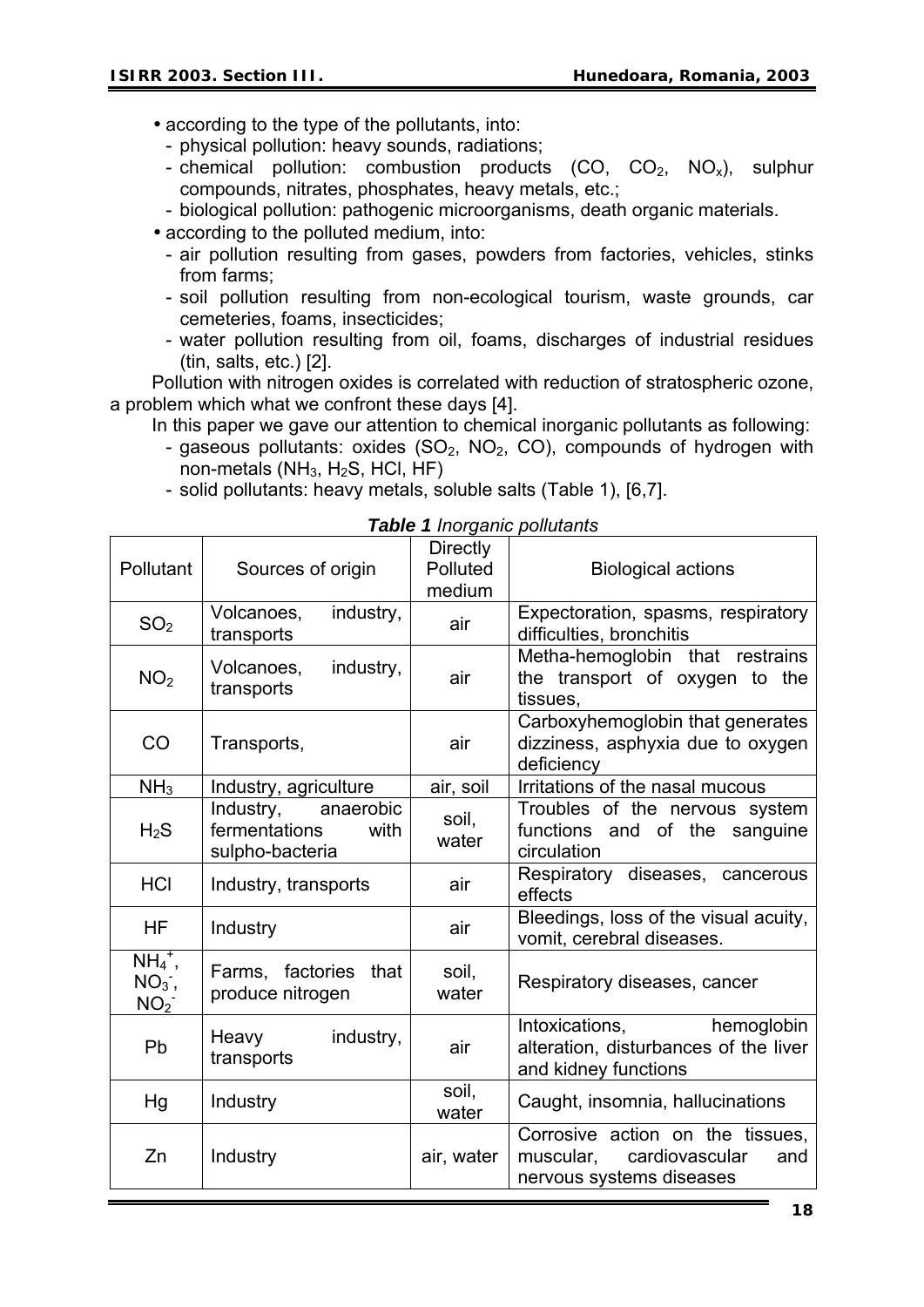## **INVESTIGATIONS AND DISCUSSIONS**

To make people aware of pollution's causes and effects is possible trough education at different levels.

It is the purpose of this paper to present aspects from our department's activities regarding the ecological education in the primary formation of the students, giving references of the methodical and scientific preparation with implications in the permanent formation of chemistry teachers.

Specialization is being done through courses, laboratories, and research themes as part of the MS program (examples in Figure 1)

*Figure 1 Disciplines with ecological impact* 

| Environmental<br>Management (MS) | Trans-disciplinary study of<br>$\parallel$ environment protection (MS) $\parallel$ of pollutant analysis (MS) | Physical-chemical methods |
|----------------------------------|---------------------------------------------------------------------------------------------------------------|---------------------------|
|                                  |                                                                                                               |                           |

Ecological Chemistry (course)

Electrochemistry, colloidal chemistry (laboratory)

Interdisciplinary aspects of ecological education (pedagogical internship)

Analytical chemistry of traces (laboratory):

The Ecological Chemistry course (taught in the IVth year of study) also implied research papers regarding the degree of pollution in the western part of the country, research conducted between 2000-2002. Here are a few titles:

- Pollution of Deva Caused by the Thermocentral of Mintia
- Air Pollution Sources in Resita
- Pollution of Arad Caused by Auto Transports
- Study on Air Pollution in Lugoj
- Pollution of the Town Baia Mare
- Environment Pollution of Marasesti
- Pollution Effects with Wastewater of the River Nadragel
- Pollution of the Rivers in Petrosani
- Risks of Pond Decantation in Baia Borsa [1,8]

The students were involved in research projects conducted all over the country, but mostly in the areas intensely polluted with inorganic substances: metals, oxide, acids, bases, salts.

At the same time, they are aware of the fact that this kind of pollutants can be transformed into non-toxic products.

The results of the research projects show the following:

## **Pollution with metals**

Maximal values of the medium concentrations per 24 hours for specific pollutants are presented below (Table 2)

## *Table 2 MAC for Cd and Pb*

| $\bullet$ cadmium | Copsa Mică – 0,0008 mg/m <sup>3</sup> ; Baia Mare – 0,0002 mg/m <sup>3</sup> ;<br>$-MAC - 0,00002$ mg/m <sup>3</sup> Medias - 0,0005 mg/m <sup>3</sup> ; Zlatna - 0,0002 mg/m <sup>3</sup> |
|-------------------|--------------------------------------------------------------------------------------------------------------------------------------------------------------------------------------------|
| lead              | Baia Mare - 0,017 mg/m <sup>3</sup> ; Copsa Mică - 0,020 mg/m <sup>3</sup> ;<br>$-$ MAC – 0,0007 mg/m <sup>3</sup> Medias – 0,016 mg/m <sup>3</sup> ; Zlatna – 0,0007 mg/m <sup>3</sup>    |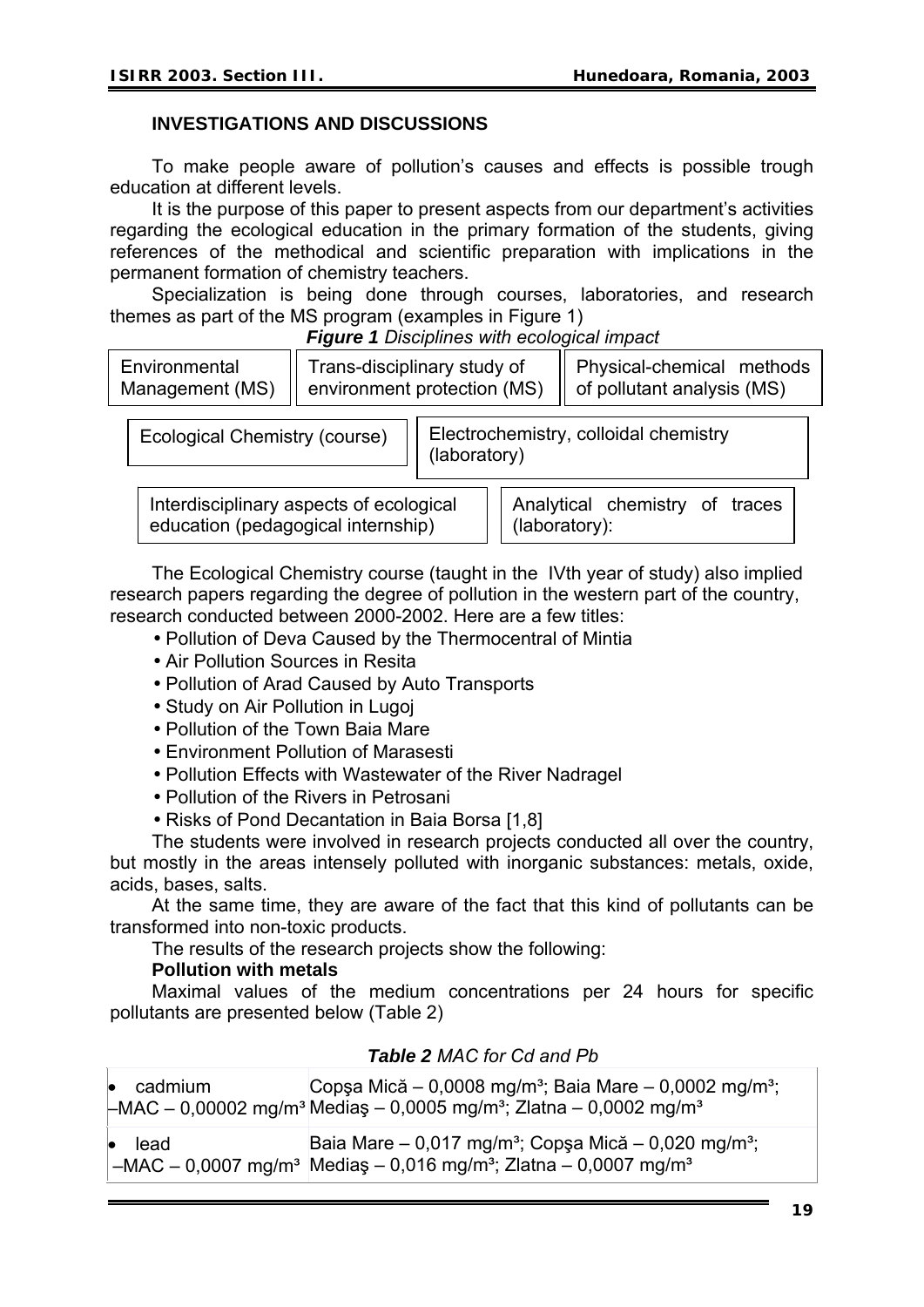#### **Pollution with oxides**

Towns where exceeding values of MAC for  $SO<sub>2</sub>$  and  $NO<sub>2</sub>$  at 24 hours have been recorded (Figure 2):

*Figure 2 Towns polluted with SO<sub>2</sub> and NO<sub>2</sub>* 



**Pollution with acids** (Table 3, Figure 3)

| <b>Table 3 MAC for <math>H_2S</math> and HCI</b> |  |  |  |  |  |  |
|--------------------------------------------------|--|--|--|--|--|--|
|--------------------------------------------------|--|--|--|--|--|--|

| $\bullet$ hydrogen sulphide<br>$MAC - 0.05$ mg/m <sup>3</sup> | Zimnicea – 0,059 mg/m <sup>3</sup> ; Ploiești – 0,056 mg/m <sup>3</sup>        |
|---------------------------------------------------------------|--------------------------------------------------------------------------------|
| acid chloride                                                 | Rîmnicu Vîlcea – 0,140 mg/m <sup>3</sup> , Răureni – 0,160 mg/m <sup>3</sup> ; |
| $MAC - 0,100$ mg/m <sup>3</sup>                               | Căzănești – 0,140 mg/m <sup>3</sup> ; Stolniceni – 0,120 mg/m <sup>3</sup>     |





In general, exceeding values of MAC have been recorded over 24 hours for specific pollutants due to the fact that the monitoring points have been placed in areas where these pollutants are eliminated into the atmosphere.

| $1800 + 2010$ with interior and precipitations |                  |      |                      |
|------------------------------------------------|------------------|------|----------------------|
| Nr.                                            | Zone             | рH   | Conductivity (µS/cm) |
|                                                | Arad             | 5,40 | 132,30               |
|                                                | <b>Brasov</b>    | 5,0  | 149,50               |
| 3                                              | <b>Bucuresti</b> | 4,39 | 113,02               |
|                                                | Medias           | 5,40 | 124,00               |
| 5                                              | Zalau            | 4.41 | 258,00               |
| 6                                              | Herculane        | 5,00 | 522,00               |
|                                                | <b>Baia Mare</b> | 5,15 | 503,50               |

| <b>Table 4</b> Zone with intense acid precipitations |  |  |  |
|------------------------------------------------------|--|--|--|
|------------------------------------------------------|--|--|--|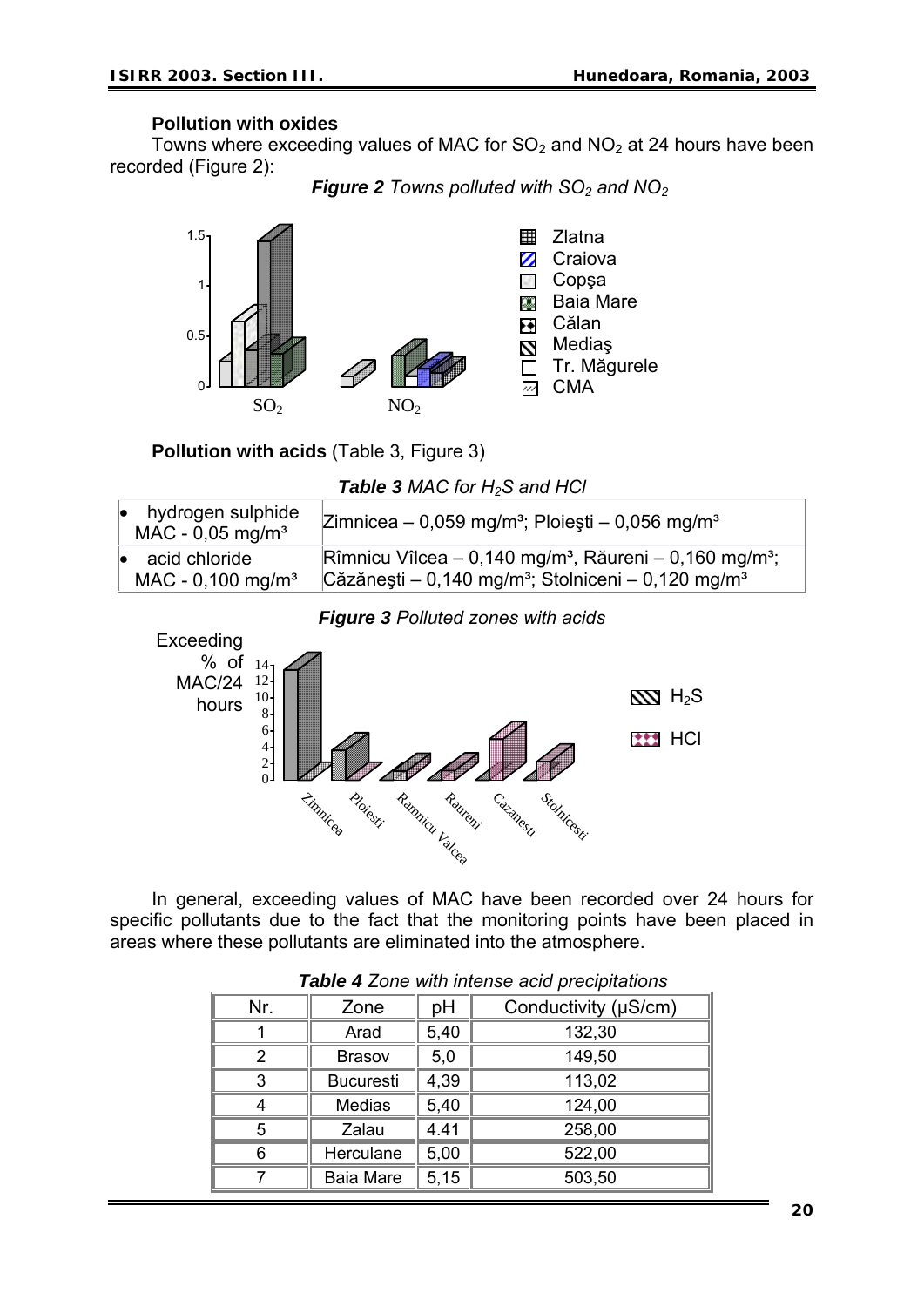**Pollution with salts** (Table 5)

| Nr.            | Town             | Pollutant                    | Maximal<br>Concentration (mg/l) | <b>Observations</b>                   |
|----------------|------------------|------------------------------|---------------------------------|---------------------------------------|
| 1              | <b>Bistrita</b>  | $CI^-$                       | 24,82                           |                                       |
| $\overline{2}$ | <b>București</b> | NO <sub>3</sub>              | 31,30                           | The high                              |
| 3              | Cluj             | SO <sub>4</sub> <sup>2</sup> | 104,00                          | concentrations                        |
|                |                  | NO <sub>3</sub>              | 57,74                           | of sulfates and                       |
| 4              | Copșa Mică       | SO <sub>4</sub> <sup>2</sup> | 203,87                          | chlorides<br>determine acid           |
| 5              | Galați           | SO <sub>4</sub> <sup>2</sup> | 51,18                           | water rains;                          |
|                |                  | NO <sub>3</sub>              | 29,00                           | concentrations                        |
| 6              | Giurgiu          | $CI-$                        | 24,40                           | of ammonia                            |
| $\overline{7}$ | Herculane        | SO <sub>4</sub> <sup>2</sup> | 68,86                           | determine base                        |
|                |                  | NO <sub>3</sub>              | 18,76                           | water rains.<br><b>Both processes</b> |
| 8              | Jimbolia         | NO <sub>3</sub>              | 31,40                           | have negative                         |
| 9              | Miercurea Ciuc   | $NH_4$ <sup>+</sup>          | 22,63                           | effects on the                        |
| 10             | Semenic          | SO <sub>4</sub> <sup>2</sup> | 100,49                          | vegetation,                           |
|                |                  | $NH_4$ <sup>+</sup>          | 17,61                           | water, soil and<br>construction.      |
| 11             | Tulcea           | $NH_4$ <sup>+</sup>          | 18,94                           |                                       |
| 12             | Zalău            | NO <sub>3</sub>              | 16,68                           |                                       |
| 13             | <b>Baia Mare</b> | SO <sub>4</sub> <sup>2</sup> | 151,20                          |                                       |

*Table 5 Zones where precipitation with high loading of ions*

The students were studying the pH of the rain water by taking probes from 15 in 15 minutes. So, they observed the pH growth in time and made the correlations between the obtained pH values and the consumption of sulphur and nitrogen oxides.

The actual school curriculum for chemistry involves scientific experiments as a teaching and learning method.

Performing experiments students and teachers are often dealing with inorganic substances - reactants or products of reactions - that could be a source of pollution for the environment.

Thus, we were choosing some examples of obtaining pollutants:

- NO, NO<sub>2</sub> reactions of some metals with  $HNO<sub>3</sub>$  conc.; - decompositions of some nitrates.
- SO<sub>2</sub> reactions of some metals with  $H_2SO_4$  conc.;
	- $-$  S and H<sub>2</sub>S combustion;
	- reactions between sulphur and certain oxides.
- HF from calcium fluoride and  $H_2SO_4$ ;
	- silver fluoride and  $HNO<sub>3</sub>$ ;
	- the use of HF on glass writing.
- $\cdot$  H<sub>2</sub>S reactions between some sulphides with strong acids;
	- using it at identification of cations from second analytical group.
- $NH<sub>3</sub>$  reactions of ammonium salts with alkaline oxides or bases.
- $PH_3$  reactions between phosphorides and water or phosphorus with bases.